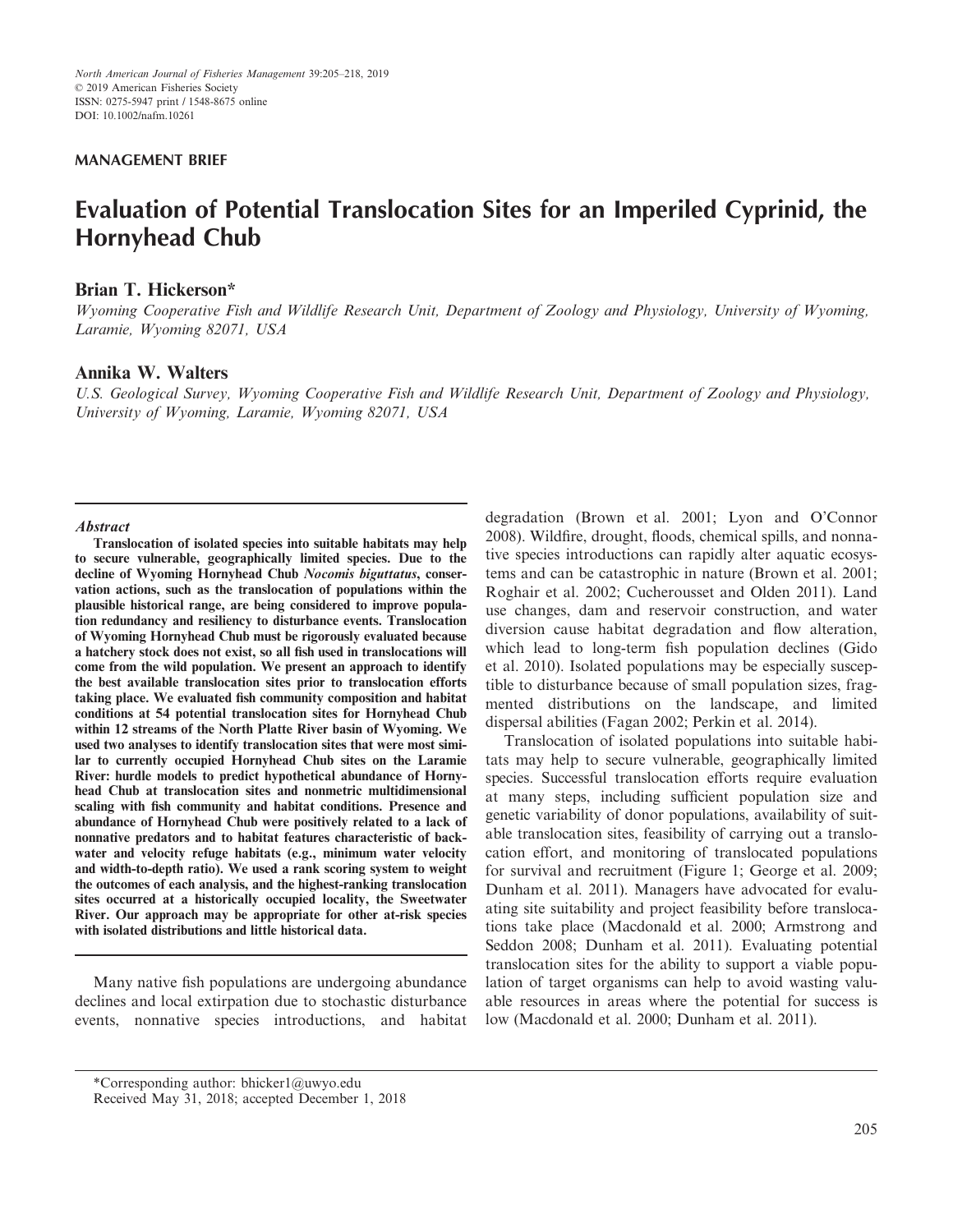Translocation success is a function of the biotic and abiotic conditions present at translocation sites and the biotic and abiotic tolerances of target species. Suitable translocation sites must provide access to the food resources and habitats that are required to carry out key life history events, including habitat for spawning and juvenile rearing (George et al. 2009). Pre-existing fish communities at translocation sites must also allow for the establishment of target species (Al-Chokhachy et al. 2009; Spurgeon et al. 2015). Presence of nonnative fishes may negatively affect translocation success if competition with or predation on target species is likely to occur (Al-Chokhachy et al. 2009; Cochran-Biederman et al. 2015; Spurgeon et al. 2015). Conversely, the presence of species with habitat requirements similar to those of the target species might indicate underlying suitable habitat conditions (Fausch et al. 1990). Translocation approaches that incorporate both abiotic and biotic components in a multi-level framework will have a higher potential for success (Al-Chokhachy et al. 2009; George et al. 2009).

We evaluated potential translocation sites for the Hornyhead Chub *Nocomis biguttatus*, a species of conservation concern in Wyoming. The objectives of this study were to (1) evaluate fish community composition and habitat attributes driving Hornyhead Chub distribution and abundance in the Laramie River and (2) identify translocation sites that are most likely to support a population of Hornyhead Chub based on the similarity of fish community and habitat to those at currently occupied sites and based on model-predicted Hornyhead Chub abundance. The approach we present may be useful for the evaluation of translocation sites for other species with limited distributions and little historical data and can improve management and recovery efforts for at-risk species.

## **METHODS**

*Study species.—* The Hornyhead Chub occurs from the Ozarks to the Midwest, with a few disjunct populations in the middle and lower Missouri River drainages (Lachner and Jenkins 1971). They were historically more widely distributed, with populations throughout the Platte River drainage of western Nebraska, western Kansas, eastern Colorado, and eastern Wyoming (Propst and Carlson 1986; Baxter and Stone 1995; Cross and Collins 1995). Platte River populations in Nebraska, Kansas, and Colorado have been extirpated, so presently Hornyhead Chub are limited to two populations in Wyoming. Despite isolation from the core range, the limited genetic data available suggest that Wyoming Hornyhead Chub are not genetically distinct and fall within the Northern Ozarks–Great



FIGURE 1. Conceptual diagram of major steps in the translocation process from identifying the donor population through monitoring. We focus specifically on the third step (evaluation of translocation sites) and present an outline of our approach, including data types and analysis methods used to accomplish each objective (NMDS = nonmetric multidimensional scaling).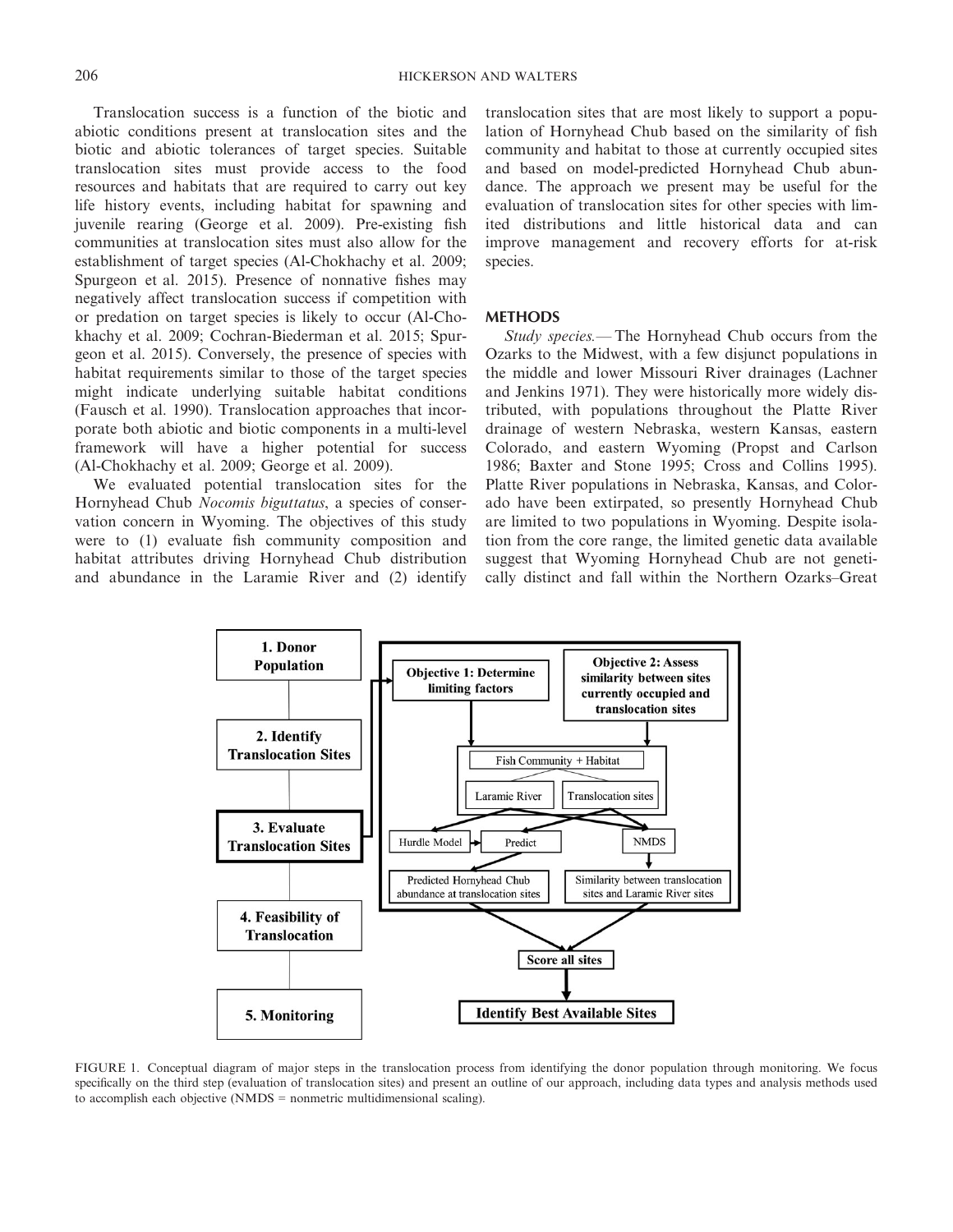Plains–Upper Midwest clade (Echelle et al. 2014). The substantial reduction in Hornyhead Chub distribution within the Platte River drainage is attributable to competition and to increased agriculture and drought, which have reduced the availability of the cool, clear, low-silt perennial streams favored by Hornyhead Chub (Lachner and Jenkins 1971). Hornyhead Chub are sensitive to disturbance, and population extirpation has been associated with habitat and flow alteration due to urbanization, suburbanization, impoundment, and agriculture (Fitzgerald et al. 1998; Mammoliti 2002; Miltner et al. 2004). Catastrophic events have also led to Hornyhead Chub population extirpations, including a mine waste spill on Boulder Creek, Colorado, and the 2012 Arapahoe Fire on the North Laramie River, Wyoming (Propst and Carlson 1986; WGFD 2015).

Hornyhead Chub prefer relatively clear, cool streams of small to moderate size with low to moderate gradients and access to gravel substrates for nest building (Lachner and Jenkins 1971; Vives 1990; Baxter and Stone 1995). Preferred streams generally have consistent flow with a mixture of riffles and pools; turbid waters or streams with high loads of fine silt are avoided (Lachner and Jenkins 1971). Hornyhead Chub are typically considered coolwater fish, with spawning taking place when spring water temperatures are between 16°C and 26°C (Vives 1990). Hornyhead Chub have been documented to share spawning nest sites with the Common Shiner *Luxilus cornutus* (Vives 1990) and to be negatively affected by the presence of nonnative predatory fish (Bestgen 2013; Hickerson 2018).

Wyoming populations of Hornyhead Chub historically occupied a variety of stream habitats from small spring creeks (Box and Rawhide creeks) to moderate-sized, canyon-bound streams (North Laramie River) to larger rivers (Laramie and Sweetwater rivers; Baxter and Stone 1995). It is difficult to know whether conditions leading to extirpation at historical localities have improved sufficiently to allow re-establishment because the cause of extirpation at most localities is unknown (Cochran-Biederman et al. 2015). Currently, there are two Wyoming populations: one occupying approximately 42 km of the Laramie River; and another, reintroduced population in the North Laramie River (Bestgen 2013; WGFD 2015). The North Laramie River population was translocated from the Laramie River in 2015 once habitat had sufficiently recovered from the 2012 Arapahoe Fire; natural reproduction in the North Laramie River was documented in 2017 (Hickerson 2018). The main factors limiting the Laramie River Hornyhead Chub population appear to be habitat fragmentation upstream (Wheatland Tunnel Diversion barrier) and the presence of Smallmouth Bass *Micropterus dolomieu* downstream (Hickerson 2018). Recent expansion of Smallmouth Bass in the Laramie River has been especially concerning, as (1) this species is a novel predator in the system, (2) the Laramie River has limited vegetative cover for refuge, and (3) a diversity of other small fish species to serve as a predatory buffer is lacking. A small, natural waterfall barrier currently limits the upstream distribution of Smallmouth Bass. At this time, a hatchery stock of Hornyhead Chub does not exist to support conservation efforts. Any future translocation efforts will use fish from the limited Laramie River population and thus will need to be rigorously evaluated to maximize the potential for success.

*Study area.—* We collected data at three study areas within the North Platte River basin of Wyoming: the Laramie River, 12 potential translocation streams, and the North Laramie River (Figure 2). We sampled a 42 km reach of the Laramie River as it flows through the Laramie Range from the Wheatland Tunnel Diversion downstream to near Palmer Canyon Road. This reach is the current known distribution of Hornyhead Chub in the Laramie River (Bestgen 2013). We evaluated abundance, habitat use, and fish community associations of Hornyhead Chub at 42 sites in the Laramie River study area. The site selection procedure is detailed in the next section.

The translocation streams included 12 major perennial streams within the plausible historical range of the Hornyhead Chub. We chose translocation streams based on a number of subjective criteria: streams with historical accounts of Hornyhead Chub (Sweetwater River: Girard 1856; Rawhide Creek: Baxter and Stone 1995), major perennial streams with headwaters in the Laramie Range (Deer, Box Elder, La Prele, Wagonhound, La Bonte, Horseshoe, Cottonwood, and Horse creeks), and streams in close proximity to the Hornyhead Chub-occupied reach of the Laramie River (Duck Creek and upper Laramie River [between Wheatland Reservoir Number 2 and the Wheatland Tunnel Diversion]; Figure 2). To focus our sampling, we only considered reaches of stream below 2,100 m in elevation because Hornyhead Chub have not been documented above 1,969 m in Wyoming (Bestgen 2013). To broadly evaluate potential translocation streams, we sampled two sites (an upper site and a lower site) on each of the 12 translocation streams in 2016, for a total of 24 sites. After preliminary nonmetric multidimensional scaling (NMDS) analysis of 2016 habitat and fish community data, we decided to focus our 2017 effort on six sites on each of the five translocation streams that were most similar to Hornyhead Chub-occupied Laramie River sites based on ordination distance: the Sweetwater River and Deer, Box Elder, Horseshoe, and Horse creeks. We sampled a total of 54 translocation sites between 2016 and 2017.

In the North Laramie River, we sampled four sites within a 22.7-km reach from the Medicine Bow National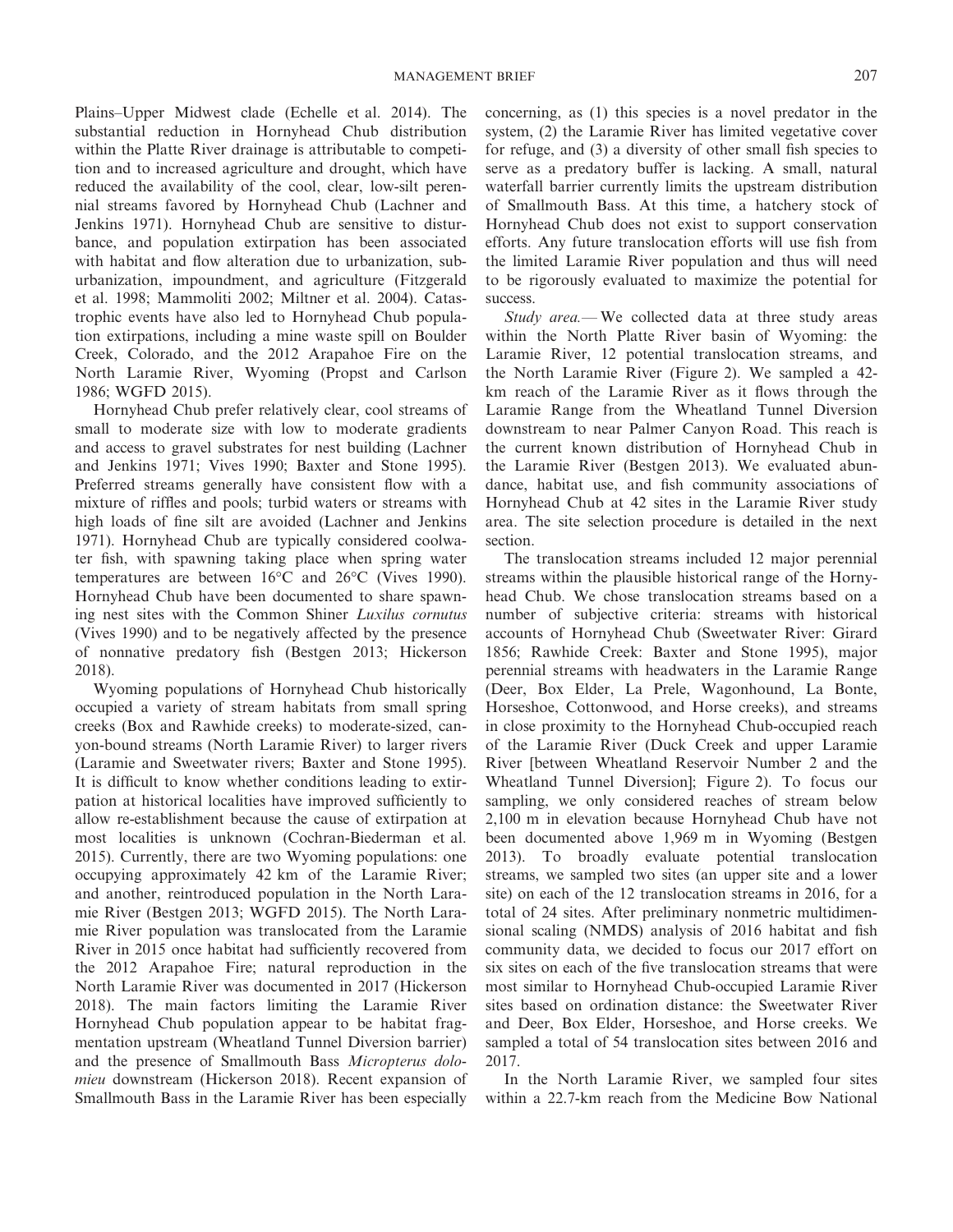

FIGURE 2. Locations of study areas in the Laramie River, translocation streams, and North Laramie River, Wyoming. Inset shows the Laramie River (A) between the Wheatland Tunnel Diversion (the upstream limit of Hornyhead Chub distribution) and Palmer Canyon Road (the proximate downstream limit of Hornyhead Chub distribution). The 12 translocation streams within the North Platte River watershed are shown from upstreammost to downstream-most: Sweetwater River (B), Deer Creek (C), Box Elder Creek (D), La Prele Creek (E), Wagonhound Creek (F), La Bonte Creek (G), Horseshoe Creek (H), Cottonwood Creek (I), Duck Creek (J), upper Laramie River (K), Rawhide Creek (L), and Horse Creek (M). Also shown is the North Laramie River study area (N).

Forest boundary downstream to near Fletcher Park Road. This 22.7-km reach represents the approximate distribution of Hornyhead Chub prior to the Arapahoe Fire of 2012 (Bestgen 2013). We only collected habitat data at sites in the North Laramie River study area; the broader fish community is still in the process of recolonizing the stream, and therefore the fish community may not yet be representative of habitat conditions. North Laramie River sites were important to include in this study because persistence and reproduction of reintroduced Hornyhead Chub have been documented in this area.

*Site selection.—* For each of the 14 streams and two sampling years, we split a National Hydrography Dataset (NHD) flow line (NHDplus version 2) into 100-m-long segments in ArcGIS version 10.3 (ESRI, Redlands, California), assigned unique identification numbers to each segment, and randomly selected sites to sample. When selected sites fell on private land, we contacted landowners for access. If permission for access was denied or if sites were located farther than 8.05 km (5 mi) from vehicle access, we proceeded to the next randomly chosen site in the sequence until we secured access to the required number of sites for each stream. If sites were deemed too difficult to sample in the field (i.e., excessive depths or dangerous conditions), we continued upstream until site conditions allowed for sampling. We chose 100-m-long sites to conduct comparisons of fish community and habitat at the same scale between Laramie River sites and translocation sites. An additional practical constraint on site length was the amount of time and personnel required to carry out three-pass depletion at Laramie River sites.

*Habitat data collection.—* We collected a wide range of habitat data in order to quantify both expected and unexpected habitat associations of Hornyhead Chub. We classified macrohabitat (pool, run, riffle, or cascade) as a percentage of reach length according to a simplified version of the Hawkins habitat classification system (Hawkins et al. 1993: their Table 2). We placed 10 transects perpendicular to the direction of flow every 10 m, beginning at 5 m upstream of our starting point. At each transect, we measured stream width and recorded cover as the width of each transect where one of four cover types (boulder cover, overhead cover, undercut bank, or woody debris) was present. We evaluated bank stability where each transect met a bank; if the majority of a 1-m section of the bank perpendicular to the transect was bound by roots or vegetation or consisted of boulder or bedrock substrate, it was classified as stable (K. Bestgen, Colorado State University, personal communication). We recorded measures of depth, velocity, and substrate at 10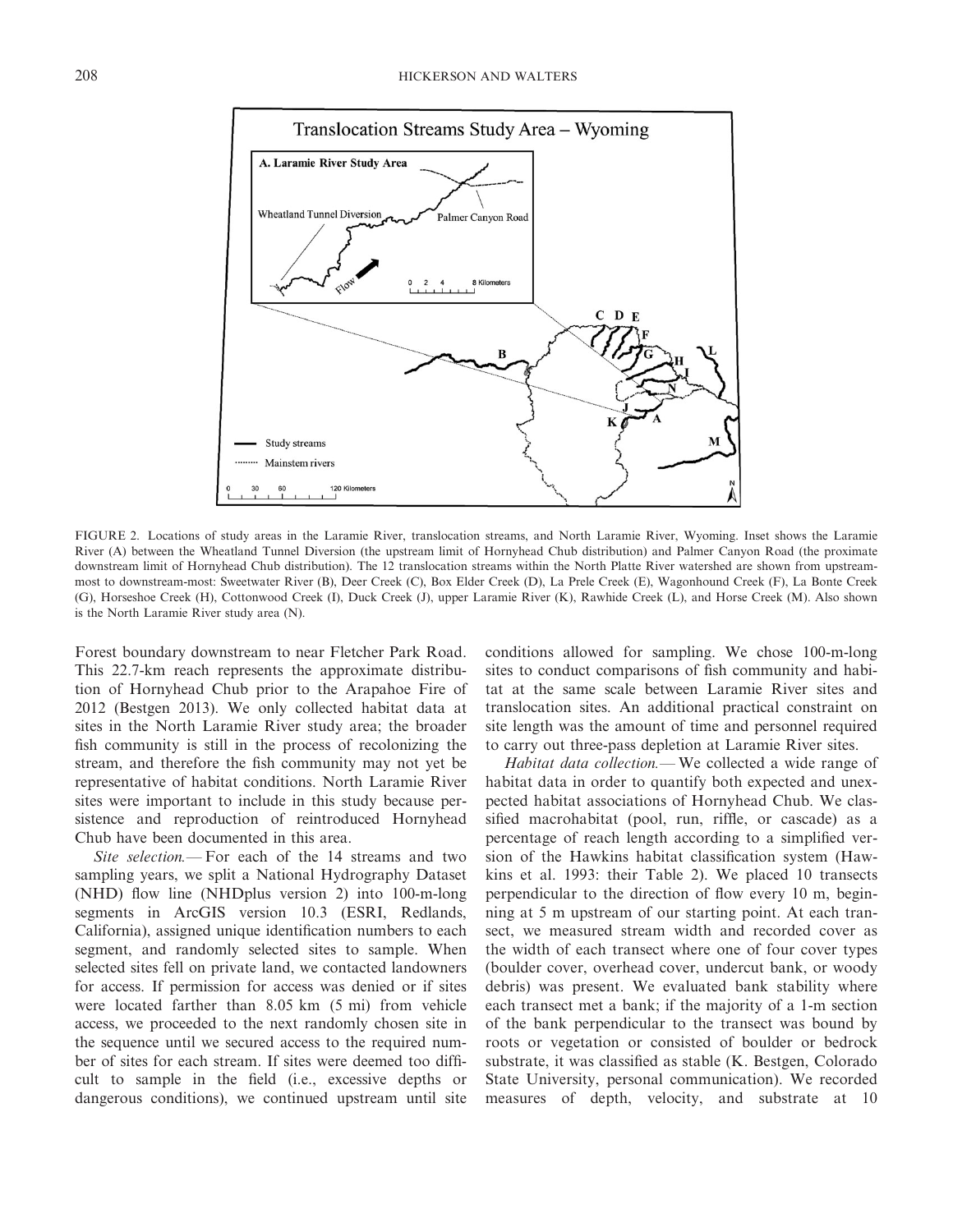equidistant points along each of 10 transects, thereby yielding a total of 100 measurements for each variable. The nearest upstream substrate to the base of the top-setting wading rod was classified into a substrate size category according to a modified Wentworth classification (Cummins 1962).

We collected temperature data at each potential translocation stream from June to October by deploying at least one temperature logger (Onset HOBO Pendant 64k) in 2016 and three temperature loggers in 2017, with the goal of deploying upper, middle, and lower loggers in each stream, depending on landowner permission. Two temperature loggers were deployed in the Laramie River during both years. Because we did not have temperature loggers at all Laramie River sites, we used a multiple regression model following the procedure outlined by Isaak et al. (2009) to estimate stream temperature at each site. The model included variables for elevation, slope, and total drainage area that were derived from NHD attributes. We trained the model by using our temperature logger data and applied the model to all translocation sites to estimate mean August stream temperature, which might identify upper thermal limitations. Linear regression of measured versus predicted temperatures suggested that the model fit the data well (intercept = 0.28; slope = 0.98;  $R^2 = 26.65\%$ ).

*Fish community sampling.—* We collected fish community data at all sites except the North Laramie River, with the goal of characterizing both the relative abundance and composition of species present. We set block nets at the upstream and downstream extent of the 100-m sampling reach. We carried out a single pass of electrofishing effort with two backpack electrofishers (Smith-Root LR-24) within the blocked reach and attempted to capture all fish observed. All captured fish were identified to species and counted. At Laramie River sites, we carried out three passes of electrofishing effort to obtain depletion estimates of Hornyhead Chub abundance. Captured fish were held in instream live wells downstream of the blocked reach until all passes were completed; the fish were then released back into the study reach. A single Laramie River site from 2017 was excluded from analysis because an equipment malfunction prevented us from achieving depletion.

*Habitat variables.—* We derived a suite of general habitat variables from field-measured habitat data for use in analyses. We calculated substrate diversity with Shannon's diversity index using all 100 substrate measures at a site and the "diversity" function in the "vegan" package (Oksanen et al. 2017). We calculated discharge using measured stream width, velocity, and depth for each of the 10 transects at a site. We calculated maximum and minimum values of depth and velocity for each of the 10 transects and averaged all 10 values of each variable to derive the mean site maximum depth, mean site maximum velocity, and mean site minimum velocity. We used all measurements of substrate, total cover, boulder cover, overhead cover, undercut bank cover, woody debris cover, depth, width, velocity, and discharge at a site to calculate site mean values. Width-to-depth ratios were calculated using the mean width and mean depth for each site. We estimated stream slope by creating points at 500-m intervals along each NHD flow line, overlaying the points with a 10-m-resolution digital elevation model (DEM; U.S. Geological Survey National Elevation Dataset), and extracting elevation values to the points. We evaluated slope at 500-m increments because minor deviations between the spatial configuration of NHD flowlines and the DEM can result in positive slopes at shorter reach lengths (i.e., 100 m).

*Hurdle model.—* We modeled Hornyhead Chub presence and abundance by using hurdle models. We initially attempted to use a negative binomial generalized linear model (GLM) and a zero-inflated negative binomial GLM but found the fit—and, more importantly, the interpretation—to be difficult. Hurdle models are two-part models in which the first part is a logistic regression that accounts for factors leading to zeros and the second part is a GLM that accounts for factors influencing abundance (Potts and Elith 2006). Hurdle models are ideal for situations wherein one process appears to be influencing presence while a separate process seems to influence abundance (Zuur et al. 2009), and we had evidence that the absence of Hornyhead Chub was mostly related to Smallmouth Bass presence (Hickerson 2018). We created hurdle models using the "hurdle" function in the R package "pscl" (Jackman 2017). Zero processes were modeled with logistic regression using a binomial error distribution, and count processes were modeled with a negative binomial error distribution to account for overdispersion (Zuur et al. 2009). We selected among candidate models by using Akaike's information criterion corrected for small sample sizes (AIC*c*; Burnham and Anderson 2002). We used a bootstrap method to compare fitted versus predicted values of the top model by using root mean square error (RMSE); Pearson's product-moment correlation coefficient (Pearson's *r*) and Spearman's rank correlation coefficient (*rS*) were used to assess predictive power (Streyerberg et al. 2001; Potts and Elith 2006). We used three-pass depletion (Carle–Strub method) to estimate the abundance of Hornyhead Chub at Laramie River sites using the "removal" function in the Fisheries Stock Analysis (FSA) package (Ogle 2017).

Based on our observations in the field and previous research, we developed a number of hypotheses about habitat conditions and fish community composition that might influence both the presence and abundance of Hornyhead Chub in the Laramie River (Table 1). The zero-process terms were the same for all models, with the count processes falling into four broad categories of what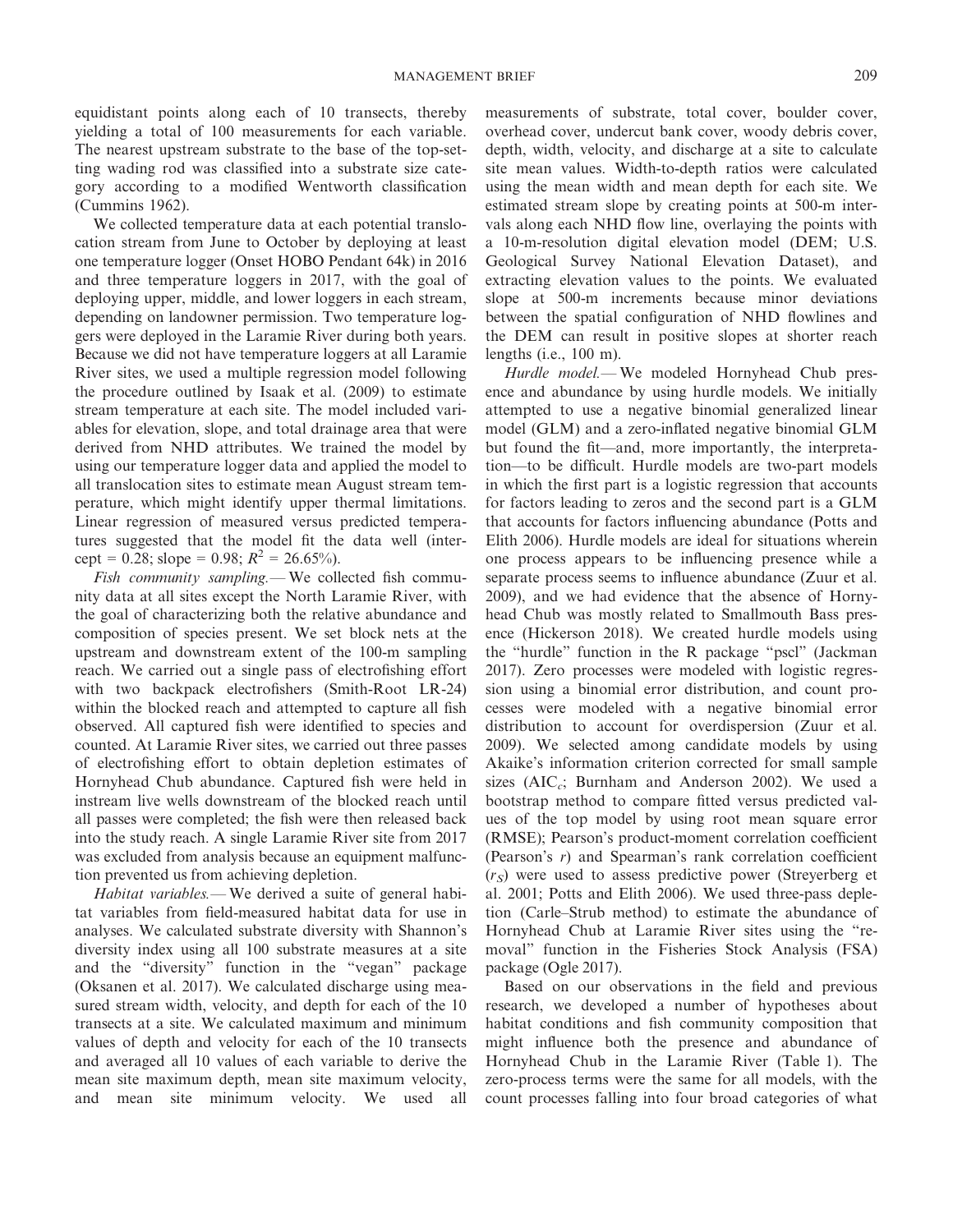|                  | Hickerson (2018)<br>between hypotheses. For all models and AIC <sub>c</sub> scores, see<br>TABLE 1. Terms used to develop both zero and count<br>for each category are followed by an asterisk. Akaike's | processes for candidate models that were created in each of four hypothesis categories. Specific terms included in the top model<br>information criterion corrected for small sample sizes (AIC <sub>c</sub> ) for the top model in each category is shown to permit comparison |                          |
|------------------|----------------------------------------------------------------------------------------------------------------------------------------------------------------------------------------------------------|---------------------------------------------------------------------------------------------------------------------------------------------------------------------------------------------------------------------------------------------------------------------------------|--------------------------|
| Hypothesis       | terms<br>Zero-process                                                                                                                                                                                    | Count process terms                                                                                                                                                                                                                                                             | Top-model $\text{AIC}_c$ |
| Backwater refuge | Smallmouth Bass*; width-to-depth ratio*;<br>bank stability                                                                                                                                               | Minimum water velocity*; mean substrate; substrate diversity;<br>slope; predicted temperature*; cascade habitat*; mean depth;<br>nonnative predator abundance*; width-to-depth ratio*;<br>boulder cover; total cover                                                            | 288.98                   |
| Spawning habitat | Smallmouth Bass*; width-to-depth ratio*;<br>bank stability                                                                                                                                               | mean depth; nonnative predator abundance; bank stability*;<br>diversity*; slope; predicted temperature*; cascade habitat;<br>Minimum water velocity*; mean substrate*; substrate<br>Common Shiner; Stonecat Noturus flavus                                                      | 292.56                   |
| Fish community   | Smallmouth Bass*; width-to-depth ratio*;<br>bank stability                                                                                                                                               | Longnose Sucker Catostomus catostomus; Common Shiner;<br>Smallmouth Bass; Creek Chub Semotilus atromaculatus;<br>Nonnative predator abundance*; salmonid abundance;<br>Stonecat                                                                                                 | 311.31                   |
| Stable banks     | Smallmouth Bass*; width-to-depth ratio*;<br>bank stability                                                                                                                                               | Bank stability*; mean substrate; mean depth; mean discharge;<br>mean velocity                                                                                                                                                                                                   | 316.75                   |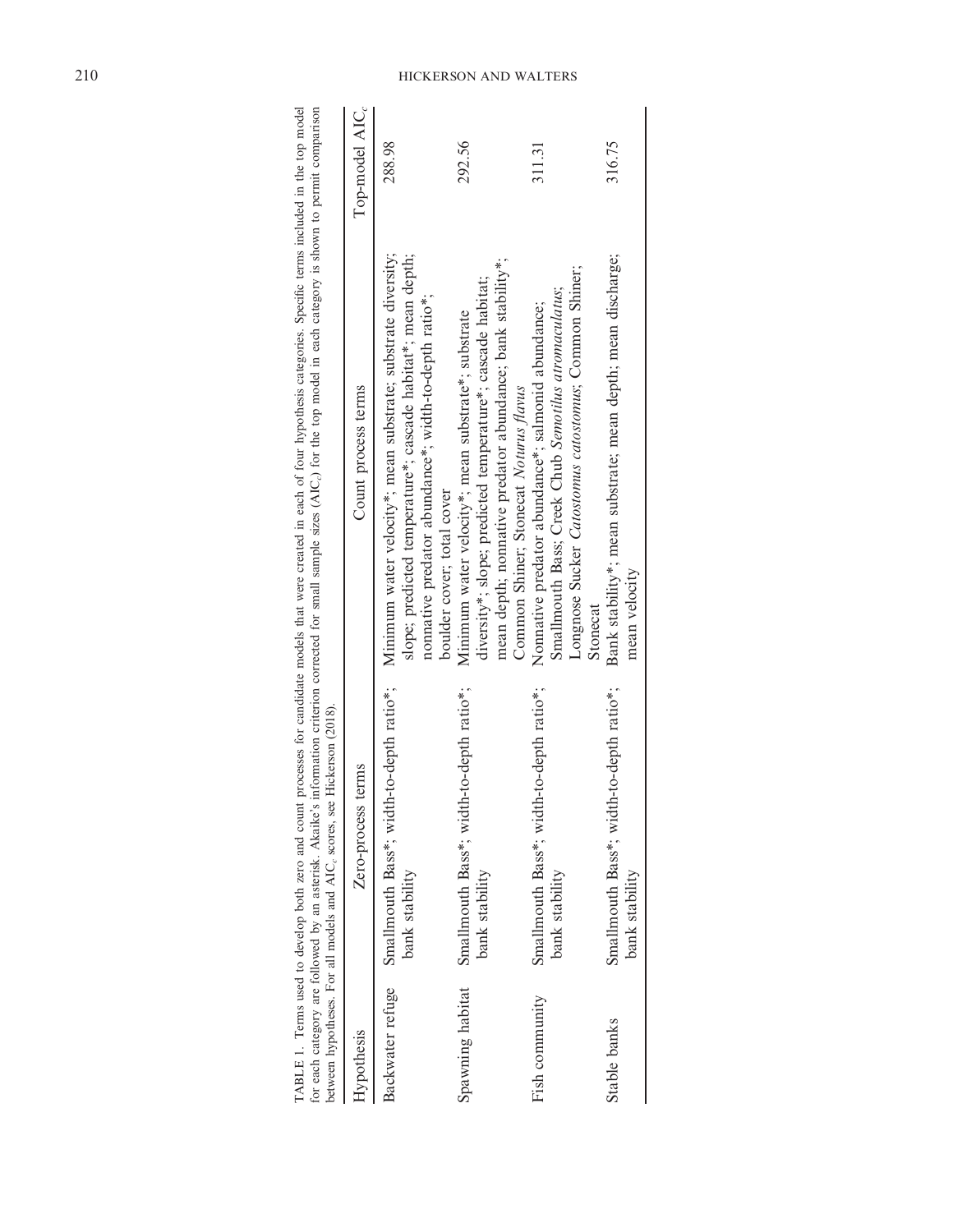could be limiting Hornyhead Chub abundance: fish community, spawning habitat, backwater refuge, and stable banks. For the zero-process term, we had observed that Hornyhead Chub were typically absent from sites where Smallmouth Bass were present, but sites where both Smallmouth Bass and Hornyhead Chub were absent appeared to be deeper and narrower than other sites. In addition, previous research on the Laramie River and North Laramie River populations used logistic regression to identify habitat and fish community factors most influencing the presence of Hornyhead Chub and concluded that bank stability was the only habitat term common to all of the top models, with the terms water depth and abundance of nonnative predators also being included in the top Laramie River model (Bestgen 2013). In an effort to ensure that we were not excluding any potentially important variables from the zero component of our hurdle models, we conducted exploratory univariate logistic regressions between Hornyhead Chub presence and all habitat and fish community terms. We failed to find any significant terms ( $P < 0.05$ ) that were not also correlated with the abundance of Smallmouth Bass  $(r > 0.50)$ , so we used the abundance of Smallmouth Bass, width-to-depth ratio, and bank stability as our potential zero-hurdle terms. Our bank stability hypotheses included bank stability and other terms thought to be important for Hornyhead Chub, such as discharge and mean substrate size category (Bestgen 2013). Our fish community hypotheses consisted of models with terms for fish species having potential negative effects on Hornyhead Chub (i.e., nonnative predators) or fish species having potential positive associations with Hornyhead Chub because of similar habitat requirements (e.g., Common Shiner and Stonecat). Spawning habitat hypotheses included terms that might be important for nest location, building, and maintenance (e.g., water velocity, substrate size, and substrate diversity). Backwater refuge hypotheses contained terms describing areas that Hornyhead Chub could use as refuge from predators or as velocity shelters during high flows, such as minimum water velocity, width-to-depth ratio, and abundance of nonnative predators. A full list of models is provided by Hickerson (2018).

We estimated the Hornyhead Chub abundance that could hypothetically exist at each 100-m translocation site using the model with the lowest  $AIC<sub>c</sub>$  value. Translocation sites were ranked by predicted abundance of Hornyhead Chub, with the site of highest predicted abundance receiving a rank of 1 and the site of lowest predicted abundance receiving a rank of 54.

*Nonmetric multidimensional scaling.—* We assessed the relative similarity of fish community composition and habitat conditions at translocation sites and Laramie River sites by using NMDS ordinations (Rowe et al. 2009). Nonmetric multidimensional scaling is frequently used to calculate similarities between sites in a low-dimensional, easy-to-visualize configuration (Zuur et al. 2007). We calculated a NMDS ordination for fish community by using two dimensions and a Bray–Curtis dissimilarity index (Bray and Curtis 1957). Fish community data were normalized to proportional catch prior to their inclusion in NMDS analyses by dividing the number of individuals of each species at a site by the total catch at that site (Ruetz et al. 2007). We calculated a NMDS ordination for all habitat variables using two dimensions and a Euclidean distance matrix because habitat variables were normalized using  $log(x + 1)$  transformation (Dunn and Angermeier 2016). We calculated stress values to assess how well NMDS configurations preserved the original dissimilarity distances. We also created Shepard plots of original dissimilarity matrix distances against actual NMDS distances and used  $R^2$  values to assess configurations. The NMDS analyses were carried out in the R package "vegan" (Oksanen et al. 2017).

We calculated the average NMDS coordinates of all Hornyhead Chub-occupied sites to determine the mean location of those sites in ordination space for both fish community and habitat ordinations. We measured the distance from the mean location of Hornyhead Chuboccupied sites to all translocation sites as a measure of relative similarity between Hornyhead Chub-occupied sites and translocation sites for both fish community and habitat ordinations. Translocation sites were given ranks based on relative similarity, with the closest (most similar) site receiving a rank of 1 and the farthest (least similar) site receiving a rank of 54.

*Rank scoring.—* Rank totals were calculated for each site by adding the ranks from the two ordinations and the hurdle model. We chose this multi-method approach to account for variability in site ranks across analyses. We calculated values of  $r<sub>S</sub>$  (1) between ranks for each pair of methods and (2) between ranks for each method and rank totals. All statistical analyses were carried out in R version 3.4.2 (R Core Team, Vienna).

#### **RESULTS**

Backwater refuge models consistently outperformed spawning habitat, stable bank, and fish community hypotheses. Our top hurdle model was from the backwater refuge hypothesis category and had an AIC*<sup>c</sup>* value of 288.97 (number of model parameters  $[K] = 10$ ; AIC<sub>c</sub> weight  $= 0.232$ ; Table 1). The zero process included the terms Smallmouth Bass and width-to-depth ratio, and the count process included the following terms: total nonnative predators, minimum water velocity, width-to-depth ratio, amount of cascade habitat, and predicted mean August stream temperature (Table 1). Comparison of model-bootstrapped fitted and predicted values resulted in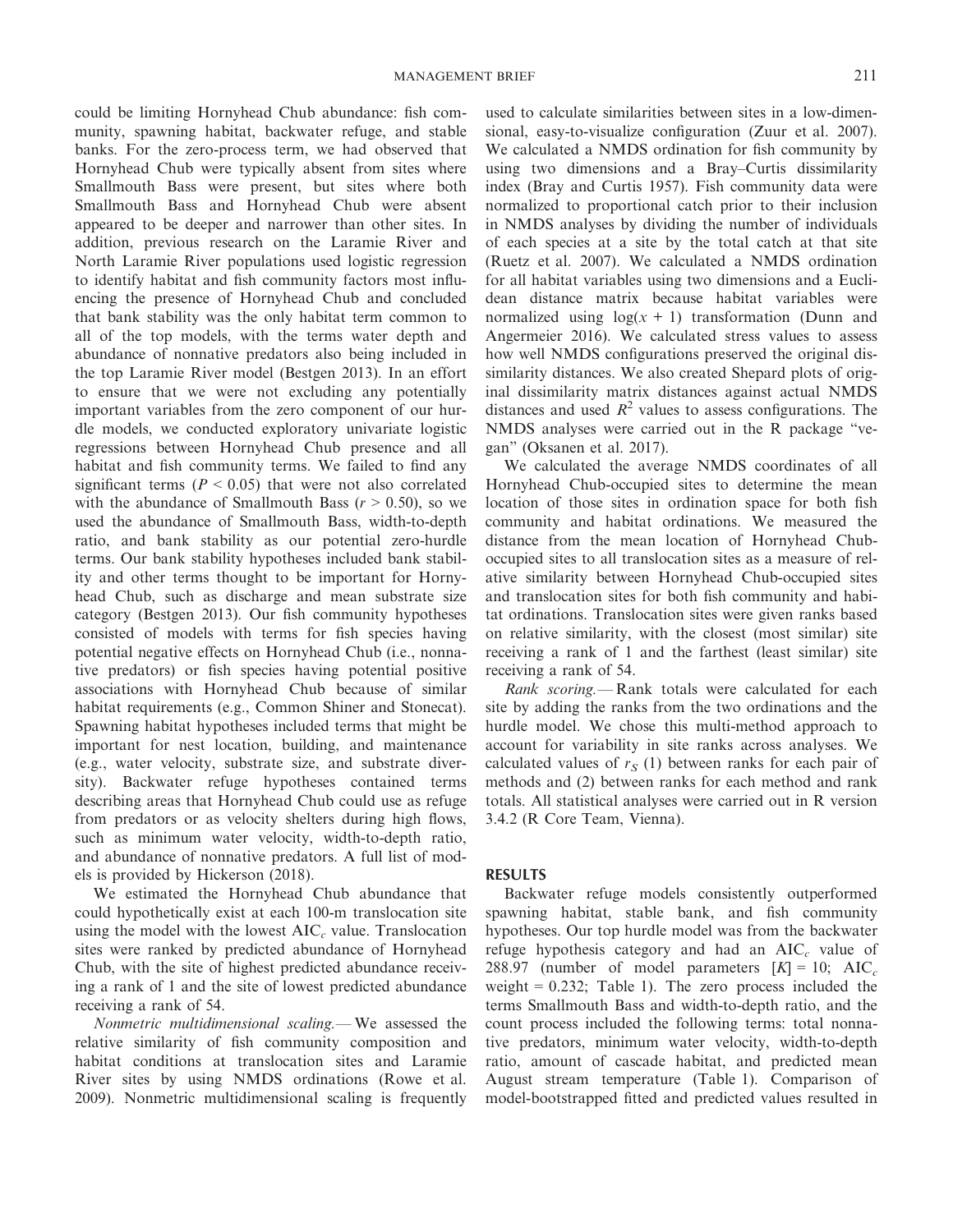

FIGURE 3. **(A)** Nonmetric multidimensional scaling (NMDS) ordination of the fish community for Laramie River sites occupied by Hornyhead Chub (HHC); Laramie River sites at which HHC were absent; translocation sites sampled in both 2016 and 2017; and translocation sites sampled only in 2016. Fish community variation between HHC-occupied and HHC-absent Laramie River sites was largely influenced by the presence of Smallmouth Bass. Three-letter labels are species codes and indicate how fish species were distributed in ordination space (BKT = Brook Trout *Salvelinus fontinalis*; RBT = Rainbow Trout *Oncorhynchus mykiss*; STC = Stonecat; SMB = Smallmouth Bass; CRP = Common Carp *Cyprinus carpio*; PTM = Plains Topminnow *Fundulus sciadicus*; NRH = Shorthead Redhorse *Moxostoma macrolepidotum*; CSH = Common Shiner; GSF = Green Sunfish *Lepomis cyanellus*; STR = Central Stoneroller *Campostoma anomalum*; IDT = Iowa Darter *Etheostoma exile*; BMS = Bigmouth Shiner *Notropis dorsalis*; PKF = Plains Killifish *Fundulus zebrinus*; CKC = Creek Chub; WHS = White Sucker *Catostomus commersonii*; WAE = Walleye *Sander vitreus*; JDT = Johnny Darter *Etheostoma nigrum*; BMN = Brassy Minnow *Hybognathus hankinsoni*; LNS = Longnose Sucker; SDS = Sand Shiner *Notropis stramineus*; FHM = Fathead Minnow *Pimephales promelas*; STK = Brook Stickleback *Culaea inconstans*; LND = Longnose Dace *Rhinichthys cataractae*; RDS = Red Shiner *Cyprinella lutrensis*; BNT = Brown Trout *Salmo trutta*). **(B)** The NMDS ordination of habitat for all sites, with the addition of North Laramie River sites, is presented. Laramie River sites with and without HHC occupy largely the same ordination space. The position of North Laramie River sites suggests that habitat conditions in addition to those found in the Laramie River are suitable for HHC. Locations of labels indicate how sites differed with respect to habitat in ordination space, and dashed lines indicate the original positions of labels that were moved for improved readability.

a Pearson's  $r$  of 0.705 and an  $r<sub>S</sub>$  value of 0.729. Bootstrapped RMSE for the model was 25.87. There were two comparable models within two AIC*<sup>c</sup>* points of our top

model. Both comparable models were in the backwater refuge hypothesis category, but one replaced the cascade habitat term with substrate diversity in the count process,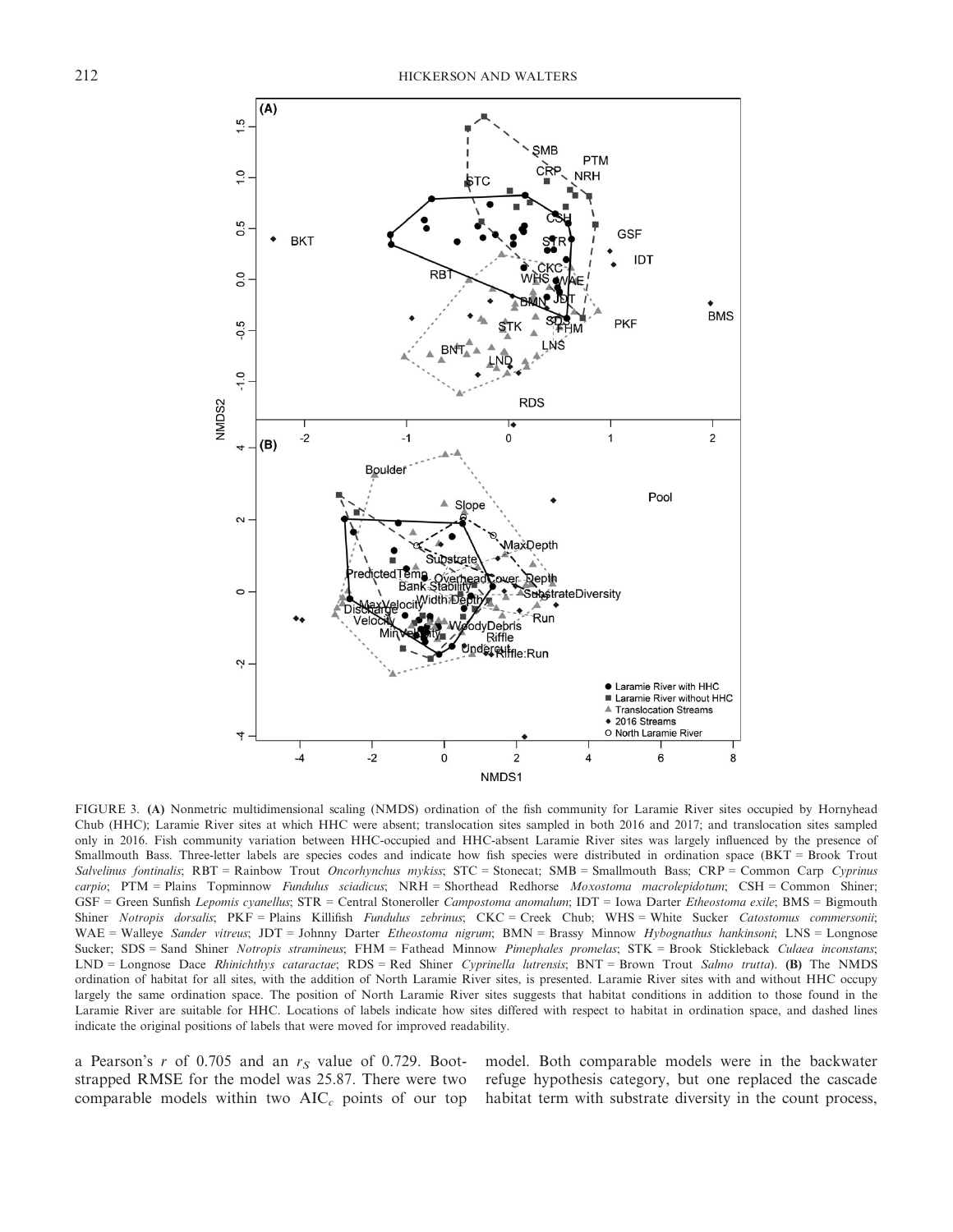and the other did not include width-to-depth ratio in the zero hurdle. Predicted abundance of Hornyhead Chub at translocation sites using the top model ranged from 0.96 to 273.25 (fish per 100 m), with a median predicted abundance of 9.41 (Appendix Table A.1). The uppermost site in the Sweetwater River had by far the highest predicted abundance of Hornyhead Chub (273.25; Tables 2, A.1).

TABLE 2. Top-10 translocation sites with the highest rank totals. Ranks are shown for all three analyses: hurdle-model-predicted abundance of Hornyhead Chub (fish per 100 m), habitat nonmetric multidimensional scaling (NMDS) distance, and fish community NMDS distance. Numbers in stream identification codes (ID) represent longitudinal locations from upstream (1) to downstream (8).

| Site ID            | Model<br>prediction | Habitat<br><b>NMDS</b> | Fish<br><b>NMDS</b> | Rank<br>total |
|--------------------|---------------------|------------------------|---------------------|---------------|
| Sweetwater River 6 | 16                  | 12                     | 11                  | 39            |
| Sweetwater River 1 | 1                   |                        | 38                  | 40            |
| Sweetwater River 2 | 22                  |                        | 16                  | 42            |
| Horseshoe Creek 5  | 25                  | 7                      | 13                  | 45            |
| Box Elder Creek 6  | 7                   | 6                      | 36                  | 49            |
| Horse Creek 4      | 38                  | 11                     | 6                   | 55            |
| Horseshoe Creek 8  | 50                  | 3                      | $\mathcal{L}$       | 55            |
| Sweetwater River 3 | 10                  | 25                     | 22                  | 57            |
| Box Elder Creek 3  | 5                   | 41                     | 12                  | 58            |
| Box Elder Creek 4  | 9                   | 20                     | 32                  | 61            |

Our NMDS analysis of the fish community converged on a solution after 20 iterations, with a stress value of 0.176 (Figure 3A). A Shepard plot of ordination distances against the original dissimilarity distances suggested that our NMDS ordination preserved the distances well  $(R^2 = 0.877)$ . Hornyhead Chub-occupied sites on the Laramie River were characterized by fish communities containing the Common Shiner, Creek Chub, White Sucker, Longnose Sucker, and Rainbow Trout (Figure 3A). The fish community at Laramie River sites without Hornyhead Chub was characterized by Common Carp, Shorthead Redhorse, Green Sunfish, and Smallmouth Bass (Figure 3A). The first axis characterized a gradient of fish species from coldwater (Brook Trout and Rainbow Trout) to warmwater (Common Carp and Green Sunfish) as NMDS axis values increased (Figure 3A). The second axis separated many translocation stream fish communities from the communities at Laramie River sites that lacked Hornyhead Chub. This is due to the increased proportion of Brown Trout and Longnose Dace at many translocation streams relative to Laramie River sites. In terms of fish community composition, Horse Creek sites tended to be the most similar to Hornyhead Chub-occupied Laramie River sites.

Our NMDS analysis of habitat converged on a solution after 20 iterations, with a stress value of 0.163 (Figure 3B). A Shepard plot of ordination distances against the original dissimilarity distances suggested that our NMDS ordination preserved the distances well ( $R^2 = 0.888$ ). Hornyhead Chub-occupied Laramie River sites shared much of the same ordination space as Laramie River sites at which Hornyhead Chub were absent. North Laramie River sites only partially overlapped with Hornyhead Chub-occupied sites. In particular, translocation sites tended to have a greater variation in stream discharge, stream slope, amount of boulder cover, and proportion of pool and riffle habitats. In terms of habitat conditions, Sweetwater River sites tended to be the most similar to Hornyhead Chub-occupied Laramie River sites.

Rank totals for translocation sites ranged between 39 and 147, with a median rank total of 76 (Table 2; Figure 4). The sites with the three highest rank totals were all located on the Sweetwater River (rank totals  $=$  39, 40, and 42). The sites with the top-10 highest rank totals occurred on the Sweetwater River (4 sites), Box Elder



FIGURE 4. Translocation stream study area within Wyoming, with site symbols shaded from dark (sites with the highest rank totals) to light (sites with the lowest rank totals). The top-three sites with the highest rank totals were located on the Sweetwater River; other sites with high rank totals occurred on Box Elder, Horseshoe, and Horse creeks (see Figure 2 for study stream labels).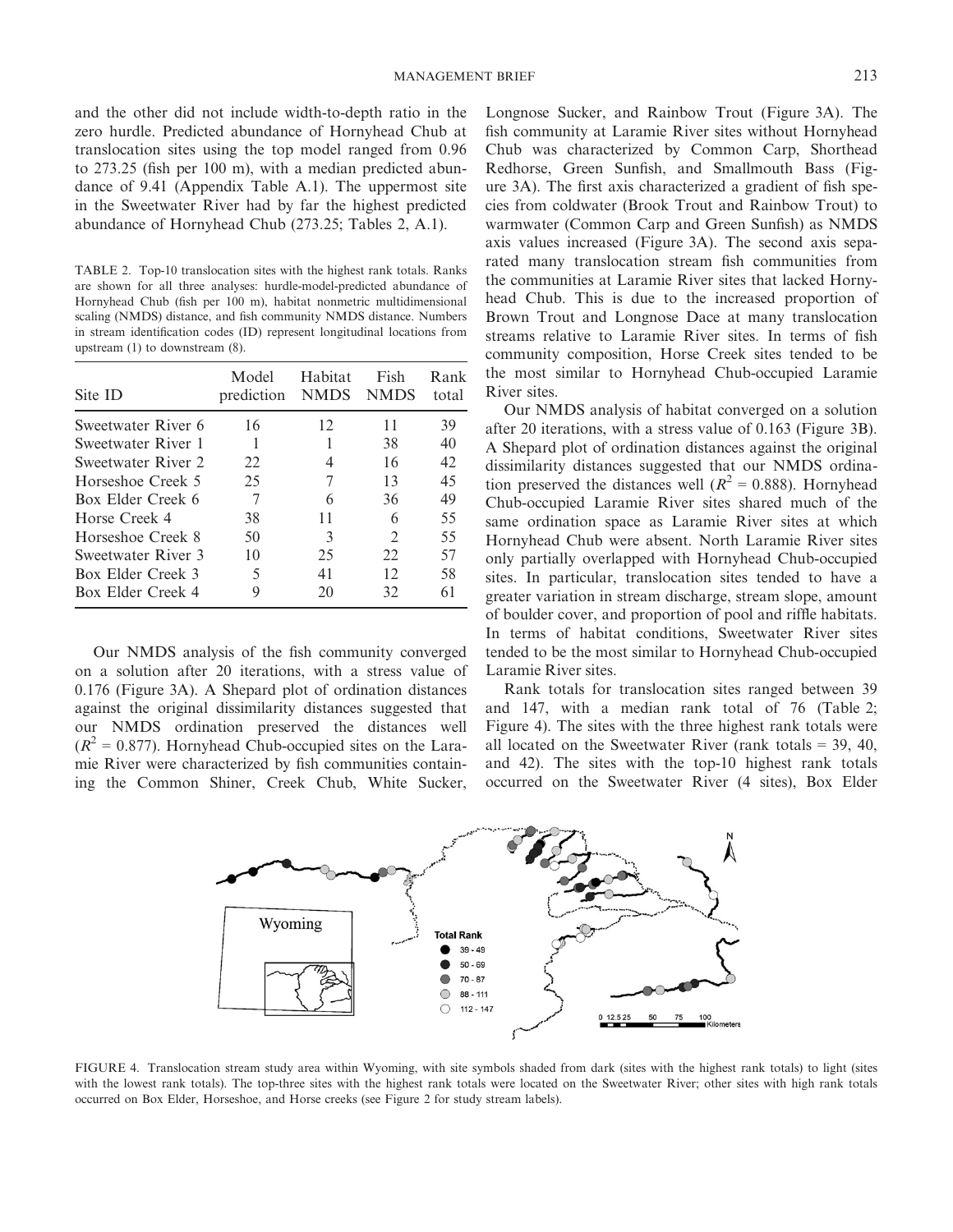Creek (3 sites), Horseshoe Creek (2 sites), and Horse Creek (1 site; Table 2). Spearman's rank correlation between the three methods was inconsistent and varied widely. The  $r_S$  between habitat NMDS ranks and fish NMDS ranks was 0.110; the  $r_S$  between habitat NMDS ranks and model-predicted abundance ranks was 0.077; and the  $r<sub>S</sub>$  between fish NMDS ranks and model-predicted abundance was  $-0.356$ . All three analysis methods had higher  $r<sub>S</sub>$  values in correlations with the rank total (model-predicted abundance:  $r_S = 0.368$ ; fish NMDS:  $r_S = 0.482$ ; habitat NMDS:  $r_S = 0.656$ ), but overall rank correlations were low among methods.

## **DISCUSSION**

Wyoming Hornyhead Chub populations are at risk of extirpation due to stochastic disturbances (e.g., the 2012 Arapahoe Fire that extirpated the North Laramie River population) and introductions of nonnative species, especially Smallmouth Bass. We used multiple approaches to identify sites that were structurally similar to the Laramie River in terms of both fish community and habitat so as to identify the best potential translocation sites. The lack of correlation among the ranking methods highlighted the importance of multiple methods. It is valuable to use multiple methods to take into account uncertainty in habitat and fish community requirements, which is often the case for small, isolated populations of at-risk species. By combining these approaches, we were able to identify the sites that are most likely to support a translocated population of Hornyhead Chub. Our results are provisional; ultimately, the only way to validate our ranking of sites is to translocate Hornyhead Chub and monitor for their establishment (Schumann et al. 2017).

Our approach for evaluating translocation sites represents a potential improvement over other assessment frameworks for rare or isolated populations. Other approaches have based scoring systems on limiting habitat, which often is unknown for less well-studied populations like Wyoming Hornyhead Chub. Assessments have focused on well-studied species (Eurasian beaver *Castor fiber* and Bull Trout *Salvelinus confluentus*) with many populations and for which specific habitat limitations (e.g., mean August stream temperature < 13°C for Bull Trout) are well known and understood (Macdonald et al. 2000; Dunham et al. 2011; Galloway et al. 2016). The disadvantage of these approaches in the case of species like Wyoming Hornyhead Chub is that we often have limited knowledge of specific habitat criteria, which are critical to informing such approaches. Our approach also used a scoring system with ranks but is a useful alternative for less well-studied species because it does not require knowledge of specific habitat criteria and can be applied to translocation sites over a large spatial extent.

The present approach improved our knowledge of Hornyhead Chub ecology by identifying specific factors that are most important for influencing the presence and abundance of Hornyhead Chub in the Laramie River. Our study highlighted the importance of a lack of Smallmouth Bass and the availability of backwater refuge habitat for Wyoming Hornyhead Chub. The importance of Smallmouth Bass is surprising, as Smallmouth Bass are sympatric with Hornyhead Chub throughout much of their distribution in the Midwest, where Smallmouth Bass prey on Hornyhead Chub but this predatory interaction does not lead to the latter species' extirpation (Becker 1983). Most previous work has suggested that habitat and water availability are the limiting factors for Hornyhead Chub. It has even been suggested that Hornyhead Chub might not be especially susceptible to predation because they often occur in sites with high habitat diversity, aquatic vegetation, and a diversity of other prey species (Mammoliti 2002). This does not appear to be the case in the Laramie River and may reflect (1) the more limited species and habitat diversity in the river and (2) that our study was carried out during years with good water availability.

All of the top hurdle models were backwater refuge models, highlighting the importance of access to refuge and/or backwater areas for Hornyhead Chub, and included terms for minimum water velocity, width-to-depth ratio, abundance of nonnative predators, and predicted temperature. Lower width-to-depth ratios (deep and narrow reaches of stream) may provide reduced refuge, feeding, and spawning opportunities and may leave Hornyhead Chub in closer proximity with nonnative predators (Schlosser 1987, 1988). A surprisingly strong result across models was that Hornyhead Chub abundance was highest at sites with low minimum velocity. Low minimum water velocities might indicate the presence of velocity shelters or backwater areas, which appear to be very important for maintaining high Hornyhead Chub abundance in the Laramie River but have generally not been associated with chub abundance in the literature (Lonzarich and Quinn 1995). Substrate diversity was positively related to Hornyhead Chub abundance and likely is important for spawning site provisioning; this is unsurprising given the importance of spawning substrate for Hornyhead Chub (Vives 1990; Bestgen 2013). Most of our top model parameters appear to be influenced at least indirectly by nonnative predators (Smallmouth Bass, Brook Trout, Rainbow Trout, and Brown Trout), thus limiting the conclusions we can make about broader Hornyhead Chub ecology.

The NMDS ordinations also supported the important role of Smallmouth Bass and successfully identified structural differences that were important for Hornyhead Chub among sites. For example, the fish community ordination delineated two distinct fish community assemblages in the Laramie River, where sites containing Hornyhead Chub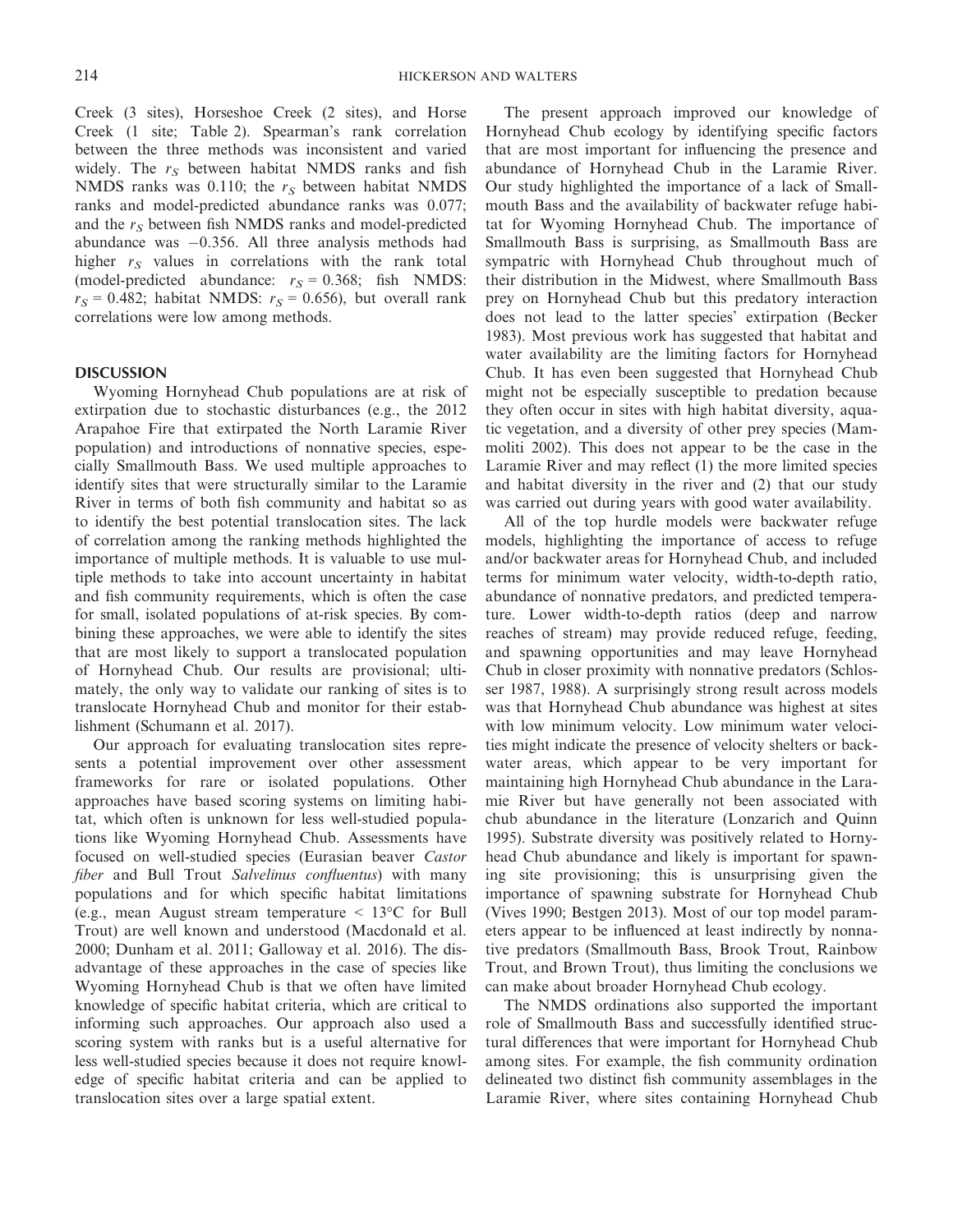overlapped little with sites containing Smallmouth Bass (Figure 3). Similarly, the only two Laramie River sites where both Hornyhead Chub and Smallmouth Bass were absent fell outside the Hornyhead Chub-occupied space in the habitat ordination, which indicates that this method can successfully represent differences in habitat structure that influence the presence of Hornyhead Chub. Our habitat ordination shows that the North Laramie River, where we documented reproduction in 2017 by recently reintroduced Hornyhead Chub, does not completely overlap with Laramie River sites (Figure 3). This indicates that habitat conditions beyond those present in the Laramie River will still allow for the persistence and reproduction of translocated Hornyhead Chub, but the direction of those habitats in ordination space is not predictable. Historically, Hornyhead Chub also occupied small spring creeks, which were potentially quite different from the currently occupied habitat in the Laramie River (Bestgen 2013).

Having just one site for characterizing fish–habitat relationships can result in several limitations. For example, the range of parameter values in the Laramie River may not reflect the range at translocation sites. As a result, we may be predicting to parameter values beyond those on which the hurdle model was trained, resulting in artificially high or low predictions of Hornyhead Chub abundance. In addition, the hurdle model only takes into account the fish community and habitat variables that varied in relation to the presence or abundance of Hornyhead Chub in the Laramie River. Variables like discharge and average substrate size did not vary in relation to Hornyhead Chub abundance in the Laramie River, so they were not included in the model. However, we know that Hornyhead Chub require gravel substrates to build nests (Vives 1990), and we would also expect a minimum discharge to be required for persistence. This study was carried out during two above-average flow years, so the importance of discharge is unclear, but previous work suggests that it can be a limiting factor in low-flow years (Bestgen 2013). We suggest that results should be used as a relative rather than absolute measure (hence our ranking approach) and consequently should be interpreted with caution.

Identification of the best available translocation sites is difficult because the main limiting factor for the Laramie River Hornyhead Chub population is not present at potential translocation sites. The absence of Smallmouth Bass is good for potential translocation success but does not assist in selecting among translocation sites where Smallmouth Bass are absent. Our results suggest that the potential for Hornyhead Chub translocation success is highest in the Sweetwater River, especially the Devil's Gate area (Sweetwater River 6; Table 2). Sweetwater River sites scored well overall because they possess fish community and habitat conditions similar to those at Hornyhead Chub-occupied sites on the Laramie River.

Few nonnative predators were present in the Sweetwater River, and they mostly consisted of Brown Trout (0–10 individuals per site) and Rainbow Trout (0–5 individuals per site), so the potential for competition and predation to prevent establishment of Hornyhead Chub is likely low. Girard (1856) recorded the presence of Hornyhead Chub in the Sweetwater River, but the species was not found in any subsequent collections, and the ultimate cause of extirpation for this population is unknown. Stream habitat conditions may have improved since extirpation, but Hornyhead Chub likely could not recolonize the river because of dams and unsuitable habitat conditions between populations. The other historically occupied locality we evaluated, Rawhide Creek, did not score as well as the Sweetwater River because the conditions that likely led to initial extirpation (stream dewatering and excessive siltation) do not appear to have sufficiently improved to allow for the reintroduction of Hornyhead Chub (Bestgen 2013).

The major limiting factor for our study was that only one Hornyhead Chub population was available to study. Potential alternative approaches would be to only consider historical sites for reintroduction or to use historical data to create spatial models for predicting Hornyhead Chub occurrence on the landscape (Dunham et al. 2003; Schumann et al. 2017). Consideration of only reintroduction sites has proven to be generally unsuccessful across translocation efforts because of failure to address the initial causes of decline (Cochran-Biederman et al. 2015). Because we do not know the cause of extirpation for most Wyoming Hornyhead Chub populations and because individual site characteristics strongly influence persistence in reintroduced populations (Schumann et al. 2017), consideration of only reintroduction sites is likely not a good approach. We initially attempted to use spatial modeling and historical data to predict Hornyhead Chub occurrence on the landscape, but historical locality data for Hornyhead Chub are sparse and proved to be uninformative at the landscape scale (Oakes et al. 2005). Our approach likely represents the best method for evaluating translocation sites for fishes with few populations, restricted distributions, and poorly documented historical distributions. Validation of the method we present will require translocation of Hornyhead Chub to top-ranking translocation sites and subsequent monitoring for survival and recruitment. A potentially informative step in this process would be to translocate fish to multiple sites and identify factors leading to translocation success or failure (Sheller et al. 2006).

We used a data-driven approach to identify the best available translocation sites for Hornyhead Chub, which will allow limited resources for native species conservation to be used in areas where the potential for translocation success is greatest (Sheller et al. 2006). Our results provided interesting insights into the ecology of Wyoming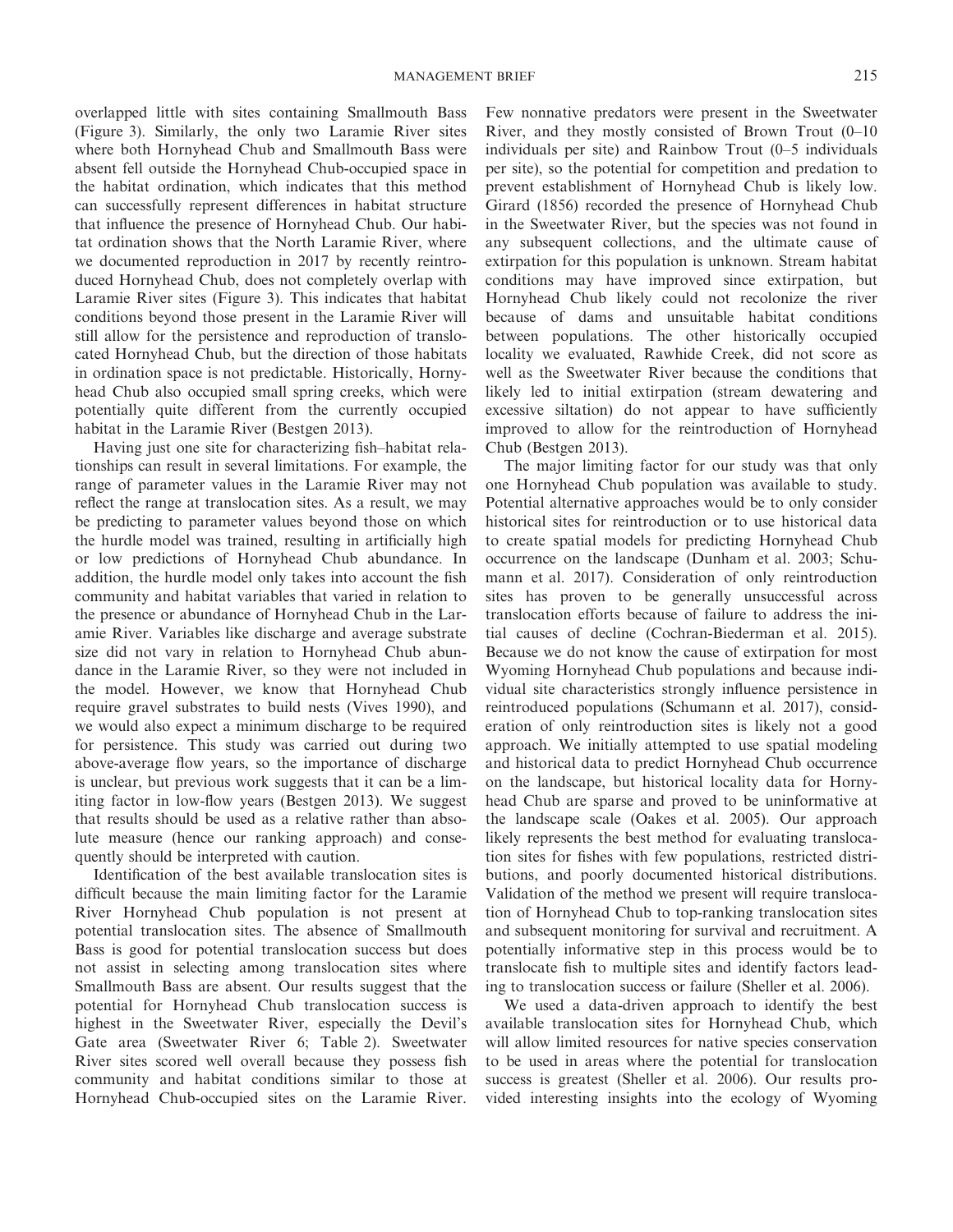Hornyhead Chub but also have general implications for translocation of isolated populations of at-risk species. When factors causing population extirpations are known, they can be crucial information for selecting between translocation sites (Cochran-Biederman et al. 2015). In the absence of known extirpation causes, we suggest that factors limiting the distribution of a species are important to identify (Groce et al. 2012; Galloway et al. 2016). Importantly, we learned that historical data are often sparse and that the limiting factors for existing populations may not be relevant at translocation sites. In the absence of crucial information about previous extirpations, researchers must be creative in their methods and will likely have to use multiple approaches in order to identify suitable translocation sites for fish and wildlife species with limited distributions.

# **ACKNOWLEDGMENTS**

We thank the private landowners for their support and cooperation, without which this work would not have been possible. We are grateful to all of the seasonal technicians and volunteers who helped with data collection for this study. We appreciate Steve Gale, Paul Gerrity, and Gordon Edwards for invaluable assistance in the field and expert advice in project planning. Funding was provided by the Wyoming Game and Fish Department. Any use of trade, firm, or product names is for descriptive purposes only and does not imply endorsement by the U.S. Government. Data were collected under Chapter 33 Permit 1065 from the Wyoming Game and Fish Department and in accordance with Protocol 20160609AW00244-01 approved by the Institutional Animal Care and Use Committee at the University of Wyoming. There is no conflict of interest declared in this article.

## **REFERENCES**

- Al-Chokhachy, R., M. Peacock, L. G. Heki, and G. Thiede. 2009. Evaluating the reintroduction potential of Lahontan Cutthroat Trout in Fallen Leaf Lake, California. North American Journal of Fisheries Management 29:1296–1313.
- Armstrong, D. P., and P. J. Seddon. 2008. Directions in reintroduction biology. Trends in Ecology and Evolution 23:20–25.
- Baxter, G. T., and M. Stone. 1995. Fishes of Wyoming. Wyoming Game and Fish Department, Cheyenne.
- Becker, C. G. 1983. Fishes of Wisconsin. University of Wisconsin Press, Madison.
- Bestgen, K. R. 2013. Distribution, habitat, and ecology of Hornyhead Chub *Nocomis biguttatus* in southeastern Wyoming. Final Report prepared for Wyoming Game and Fish Department, Cheyenne by Colorado State University, Fort Collins.
- Bray, R. J., and J. T. Curtis. 1957. An ordination of the upland forest communities of southern Wisconsin. Ecological Monographs 27:325–349.
- Brown, D. K., A. A. Echelle, D. L. Propst, J. E. Brooks, and W. L. Fisher. 2001. Catastrophic wildfire and number of populations as

factors influencing risk of extinction for Gila Trout (*Oncorhynchus gilae*). Western North American Naturalist 61:139–148.

- Burnham, K. P., and D. R. Anderson. 2002. Model selection and multimodel inference: a practical information-theoretic approach, 2nd edition. Springer Verlag, New York.
- Cochran-Biederman, J. L., K. E. Wyman, W. E. French, and G. L. Loppnow. 2015. Identifying correlates of success and failure of native freshwater fish reintroductions. Conservation Biology 29:175–186.
- Cross, F. B., and J. T. Collins. 1995. Fishes in Kansas. University of Kansas Natural History Museum, Public Education Series Number 14, Lawrence.
- Cucherousset, J., and J. D. Olden. 2011. Ecological impacts of nonnative fishes. Fisheries 36:215–230.
- Cummins, K. W. 1962. An evaluation of some techniques for the collection and analysis of benthic samples with special emphasis on lotic waters. American Midland Naturalist 67:477–504.
- Dunham, J., K. Gallo, D. Shively, C. Allen, and B. Goehring. 2011. Assessing the feasibility of native fish reintroductions: a framework applied to threatened Bull Trout. North American Journal of Fisheries Management 31:106–115.
- Dunham, J., B. D. Rieman, and G. Chandler. 2003. Influences of temperature and environmental variables on the distribution of Bull Trout within streams at the southern margin of its range. North American Journal of Fisheries Management 28:894–904.
- Dunn, C. G., and P. L. Angermeier. 2016. Development of habitat suitability indices for the Candy Darter, with cross-scale validation across representative populations. Transactions of the American Fisheries Society 145:1266–1281.
- Echelle, A. A., M. R. Schwemm, N. J. Lang, B. C. Nagle, A. M. Simons, P. J. Unmack, W. L. Fisher, and C. W. Hoagstrom. 2014. Molecular systematics and historical biogeography of the *Nocomis biguttatus* species group (Teleostei: Cyprinidae): nuclear and mitochondrial introgression and a cryptic Ozark species. Molecular Phylogenetics and Evolution 81:109–119.
- Fagan, W. F. 2002. Connectivity, fragmentation, and extinction risk in dendritic metapopulations. Ecology 83:3243–3249.
- Fausch, K. D., J. Lyons, J. R. Karr, and P. L. Angermeier. 1990. Fish communities as indicators of environmental degradation. Pages 123– 144 *in* S. M. Adams, editor. Biological indicators of stress in fish. American Fisheries Society, Symposium 8, Bethesda, Maryland.
- Fitzgerald, D. G., E. Kott, R. P. Lanno, and D. G. Dixon. 1998. A quarter century of change in the fish communities of three small streams modified by anthropogenic activities. Journal of Aquatic Ecosystem Stress and Recovery 6:11–127.
- Galloway, B. T., C. C. Muhlfeld, C. S. Guy, C. C. Downs, and W. A. Fredenberg. 2016. A framework for assessing the feasibility of native fish conservation translocations: applications to threatened Bull Trout. North American Journal of Fisheries Management 36:754–768.
- George, A. L., B. R. Kuhajda, J. D. Williams, M. A. Cantrell, P. L. Rakes, and J. R. Shute. 2009. Guidelines for propagation and translocation for freshwater fish conservation. Fisheries 34:529–545.
- Gido, K. B., W. K. Dodds, and M. E. Eberle. 2010. Retrospective analysis of fish community change during a half century of land use and streamflow change. Journal of the North American Benthological Society 29:970–987.
- Girard, C. 1856. Researches upon the cyprinoid fishes inhabiting the fresh waters of the United States west of the Mississippi Valley, from specimens in the museum of the Smithsonian Institution. Proceedings of the Academy of Natural Sciences of Philadelphia 8:165– 213.
- Groce, M. C., L. L. Bailey, and K. D. Fausch. 2012. Evaluating the success of Arkansas Darter translocations in Colorado: an occupancy sampling approach. Transactions of the American Fisheries Society 141:825–840.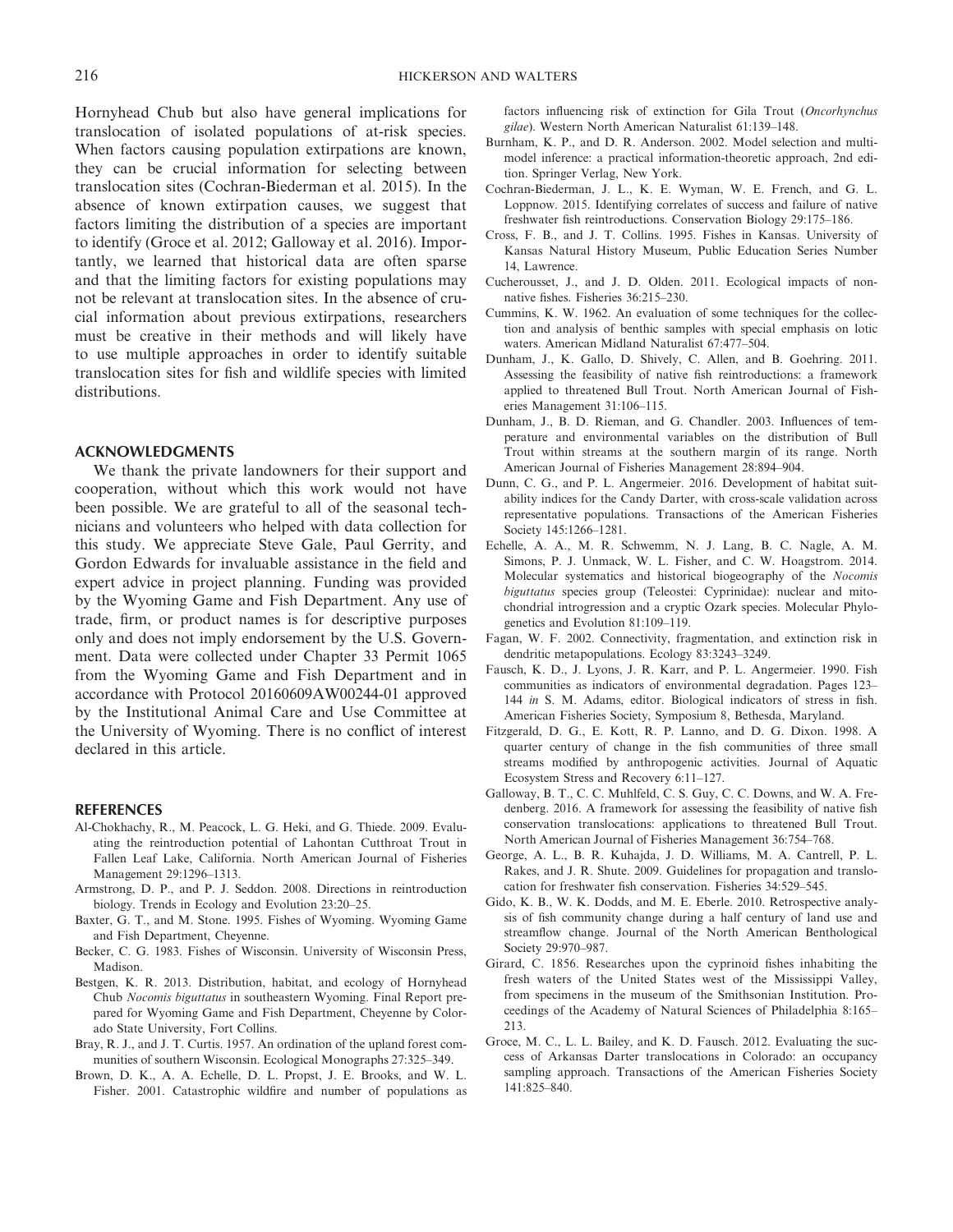- Hawkins, C. P., J. L. Kershner, P. A. Bisson, M. D. Bryant, L. M. Decker, S. V. Gregory, D. A. McCullough, C. K. Overton, G. H. Reeves, R. J. Steedman, and M. K. Young. 1993. A hierarchical approach to classifying stream habitat features. Fisheries 18(6):3–12.
- Hickerson, B. T. 2018. Conservation and recovery of Hornyhead Chub. Master's thesis. University of Wyoming, Laramie.
- Isaak, D., B. Rieman, and D. Horan. 2009. A watershed-scale monitoring protocol for Bull Trout. U.S. Forest Service General Technical Report RMRS-GTR-224.

Jackman, S. 2017. pscl: classes and methods for R. R package version 1(5):2.

- Lachner, E. A., and R. E. Jenkins. 1971. Systematics, distribution, and evolution of the *Nocomis biguttatus* species group (Family Cyprinidae: Pisces) with description of a new species from the Ozark Upland. Smithsonian Institution Press, Smithsonian Contributions to Zoology 91, Washington, D.C.
- Lonzarich, D. G., and T. P. Quinn. 1995. Experimental evidence for the effect of depth and structure on the distribution, growth, and survival of stream fishes. Canadian Journal of Zoology 73:2223–2230.
- Lyon, J. P., and J. P. O'Connor. 2008. Smoke on the water: can riverine fish populations recover following a catastrophic fire-related sediment slug? Austral Ecology 33:794–806.
- Macdonald, D. W., F. H. Tattersall, S. Rushton, A. B. South, R. Shaila, P. Maitland, and R. Strachan. 2000. Reintroducing the beaver (*Castor fiber*) to Scotland: a protocol for identifying and assessing suitable release sites. Animal Conservation 3:125–133.
- Mammoliti, C. S. 2002. The effects of small watershed impoundments on native stream fishes: a focus on the Topeka Shiner and Hornyhead Chub. Transactions of the Kansas Academy of Science 105:219–231.
- Miltner, R. J., D. Wahite, and C. Yoder. 2004. The biotic integrity of streams in urban and suburbanizing landscapes. Landscape and Urban Planning 69:87–100.
- Oakes, R. M., K. B. Gido, J. A. Falke, J. D. Olden, and B. L. Brock. 2005. Modeling of stream fishes in the Great Plains, USA. Ecology of Freshwater Fish 14:361–374.

Ogle, D. H. 2017. FSA: Fisheries Stock Analysis. R package version 0.8.17.

- Oksanen, J., F. G. Blanchet, M. Friendly, R. Kindt, P. Legendre, D. Minchin, R. B. O'Hara, G. L. Simpson, P. Solymos, M. H. Stevens, E. Szoecs, and H. Wagner. 2017. Vegan: community ecology package. R package version 2.4-5.
- Perkin, J. S., K. B. Gido, K. H. Costigan, M. D. Daniels, and E. R. Johnson. 2014. Fragmentation and drying ratchet down Great Plains stream fish diversity. Aquatic Conservation: Marine and Freshwater Ecosystems 25:639–655.
- Potts, J. M., and J. Elith. 2006. Comparing species abundance models. Ecological Modelling 199:153–163.
- Propst, D. L., and C. A. Carlson. 1986. The distribution and status of warmwater fishes in the Platte River drainage, Colorado. Southwestern Naturalist 31:149–167.
- Roghair, C. N., C. A. Dolloff, and M. K. Underwood. 2002. Response of a Brook Trout population and instream habitat to a catastrophic flood and debris flow. Transactions of the American Fisheries Society 131:718–730.
- Rowe, D. C., C. L. Pierce, and T. F. Wilton. 2009. Fish assemblage relationships with physical habitat in wadeable Iowa streams. North American Journal of Fisheries Management 29:1314–1332.
- Ruetz, C. R., D. G. Uzarski, D. M. Krueger, and E. S. Rutherford. 2007. Sampling a littoral fish assemblage: comparison of small-mesh fyke netting and boat electrofishing. North American Journal of Fisheries Management 27:825–831.
- Schlosser, I. J. 1987. The role of predation in age- and size-related habitat use by stream fishes. Ecology 68:651–659.
- Schlosser, I. J. 1988. Predation risk and habitat selection by two size classes of a stream cyprinid: experimental test of a hypothesis. Oikos 2:36–40.
- Schumann, D. A., W. W. Hoback, K. D. Koupal, C. W. Schoenebeck, S. C. Schainost, and T. L. Wilson. 2017. Experimental analysis of reintroduction strategies to conserve the vulnerable Plains Topminnow *Fundulus sciadicus* in Nebraska. Endangered Species Research 34:349–355.
- Sheller, F. J., W. F. Fagan, and P. J. Unmack. 2006. Using survival analysis to study translocation success in the Gila Topminnow (*Poeciliopsis occidentalis*). Ecological Applications 16:1771–1784.
- Spurgeon, J. J., C. P. Paukert, B. D. Healy, M. Trammell, D. Speas, and E. Omana-Smith. 2015. Translocation of Humpback Chub into tributary streams of the Colorado River: implications for conservation of large-river fishes. Transactions of the American Fisheries Society 144:502–514.
- Streyerberg, E. W., F. E. Harrell, G. J. J. M. Borsboom, M. J. C. Eijkemans, Y. Vergouwe, and J. D. F. Habbema. 2001. Internal validation of predictive models: efficiency of some procedures for logistic regression analysis. Journal of Clinical Epidemeology 54:741–781.
- Vives, S. P. 1990. Nesting ecology and behavior of Hornyhead Chub *Nocomis biguttatus*, a keystone species in Allequash Creek. Wisconsin. American Midland Naturalist 124:46–56.
- WGFD (Wyoming Game and Fish Department). 2015. Annual fisheries progress report on the 2015 work schedule. WGFD, Cheyenne.
- Zuur, A. F., E. N. Ieno, and G. M. Smith. 2007. Analysing ecological data. Springer, New York.
- Zuur, A. F., E. N. Ieno, N. J. Walker, A. A. Saveliev, and G. M. Smith. 2009. Mixed effects models and extensions in ecology with R. Springer, New York.

## **Appendix: Model-Predicted Hornyhead Chub Abundance and Ordination Distances**

TABLE A.1. Model-predicted Hornyhead Chub abundance (fish per 100 m) and fish community and habitat nonmetric multidimensional scaling (NMDS) ordination distances for all 54 translocation sites, with rank scores for each method given in parentheses. Numbers in translocation site identification codes (ID) correspond to the longitudinal stream location  $(1 =$  upstream;  $8 =$  downstream). Sites are ordered from highest rank total to lowest rank total.

| Site ID            | Predicted abundance | Fish NMDS distance | Habitat NMDS distance |
|--------------------|---------------------|--------------------|-----------------------|
| Sweetwater River 6 | 21.20 (16)          | 0.612(11)          | 1.326(12)             |
| Sweetwater River 1 | 273.25(1)           | 1.178(38)          | 0.668(1)              |
| Sweetwater River 2 | 14.38(22)           | 0.766(16)          | 0.812(4)              |
| Horseshoe Creek 5  | 11.26(25)           | 0.642(13)          | 0.918(7)              |
| Box Elder Creek 6  | 43.68(7)            | 1.147(36)          | 0.847(6)              |